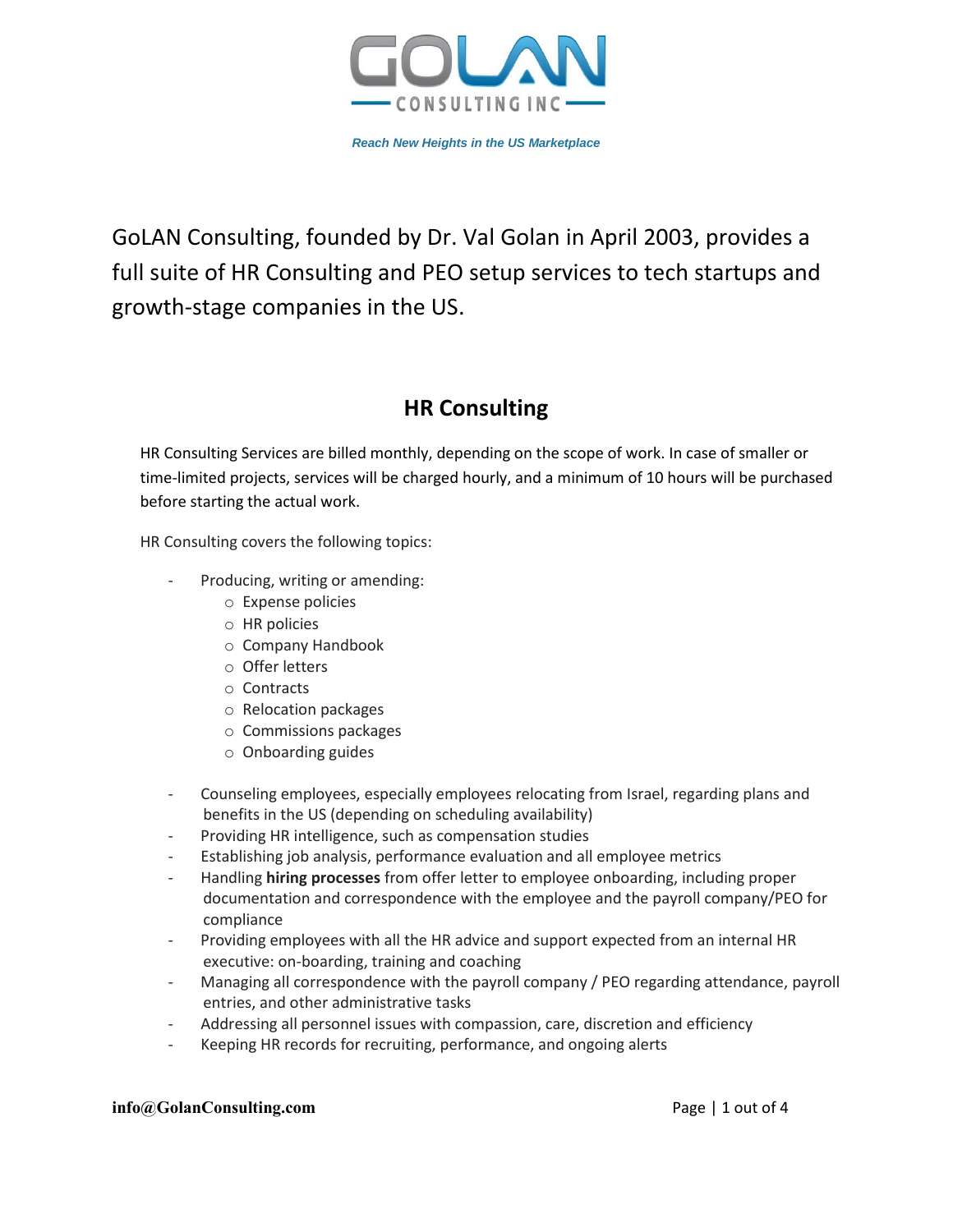

- Ensuring regulatory compliance (especially in NY and CA)
- Serve as I9 verification officers for Homeland Security (can only be done by a US citizen)
- Managing Visa processes, if any, with a reputable law firm
- Handling **separation processes** from notice to severance payment, including proper documentation and correspondence with the employee and the payroll company/PEO

# **PEO Setup**

TriNet and Vensure are the largest PEOs (Professional Employer Organization) in the US, with over 315,000 employees nationwide. With the PEO as a Co-Employer, your Company has access to the best array of benefits in the market, lowers liability risks, and ensures better compliance.

GoLAN started working with PEOs in 2008 and has helped dozens of companies join the platform, by providing seamless setup and managing the ongoing relationship. As in-house HR Business Partners to your company, we know which steps to take to align the HR/payroll infrastructure with your business needs.

## **1. PEO Onboarding Initial Setup**

The PEO setup includes up to 6 hours of discussions / email correspondence with the client regarding the benefits investment strategy, namely:

- What are the different benefits available to US employees?
	- o Medical
	- o Dental
	- o Vision
	- o Life insurance
	- o ST/LT disability
- What are benefits classes
- What are employees insurance status
- What should be the company's participation?

The PEO setup also includes up to 10 hours of work on the PEO platform, creating:

- The Company Site Setup:
	- o All company details and locations
	- o Pay frequency, pay periods and check dates

#### **info@GolanConsulting.com** Page | 2 out of 4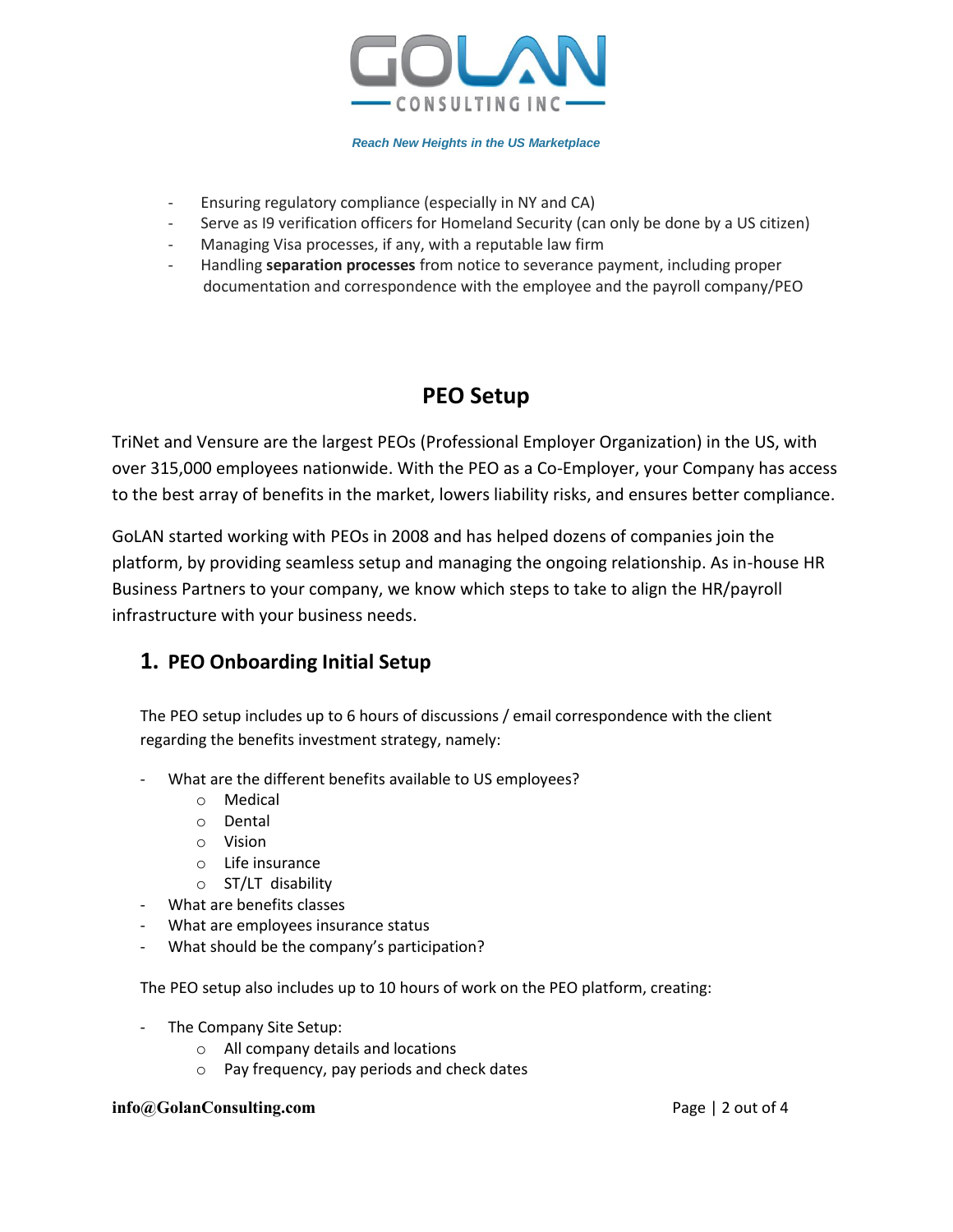

- o Departments
- o Standard vacation /PTO, including mandatory sick days if applicable
- o Holidays and floating holidays
- o PTO accruals and carryover
- The Benefits Model
	- o Creation of benefits classes
	- o Defining all company participation, including limits
	- o Setting up the default class
	- o Sending the model to the library
- Setting up all employees onto the PEO
	- o Collecting offer letters and Personal information forms
	- o Entering all data
	- o Defining the Workers' comp code
	- o Completing the new hire process
	- o Notifying employees and checking they obtain their login
	- o Obtaining eligibility documents and verifying their I9
- Initiating the first payroll
	- o Checking that all base salary and hourly entries are correct
	- o The first payroll won't include commissions and reimbursements

Please note that time beyond the allocated hours or services not included in setup will be charged as HR Consulting Services.

## **2. PEO 401k Setup**

You may decide to provide a 401K plan within a few months of your initial onboarding, or later on when the Company has a large number of employees. We will support the process with the following tasks:

- Provide advice and market intelligence relating to plan set up and employer contributions (up to 3 hours)
- Schedule and participate in calls with Transamerica for plan set up (up to 2 hours)
- Fill out required documents, which will be sent to client for final approval (up to 6 hours)
	- o AAA Adoption and Acceptance Agreement
	- o Multiple Employer Plan Checklist for the Participating Employer
	- o 401k Notice of Testing
- Ensure that the plan is correctly deployed after the setup (up to 2 hours)